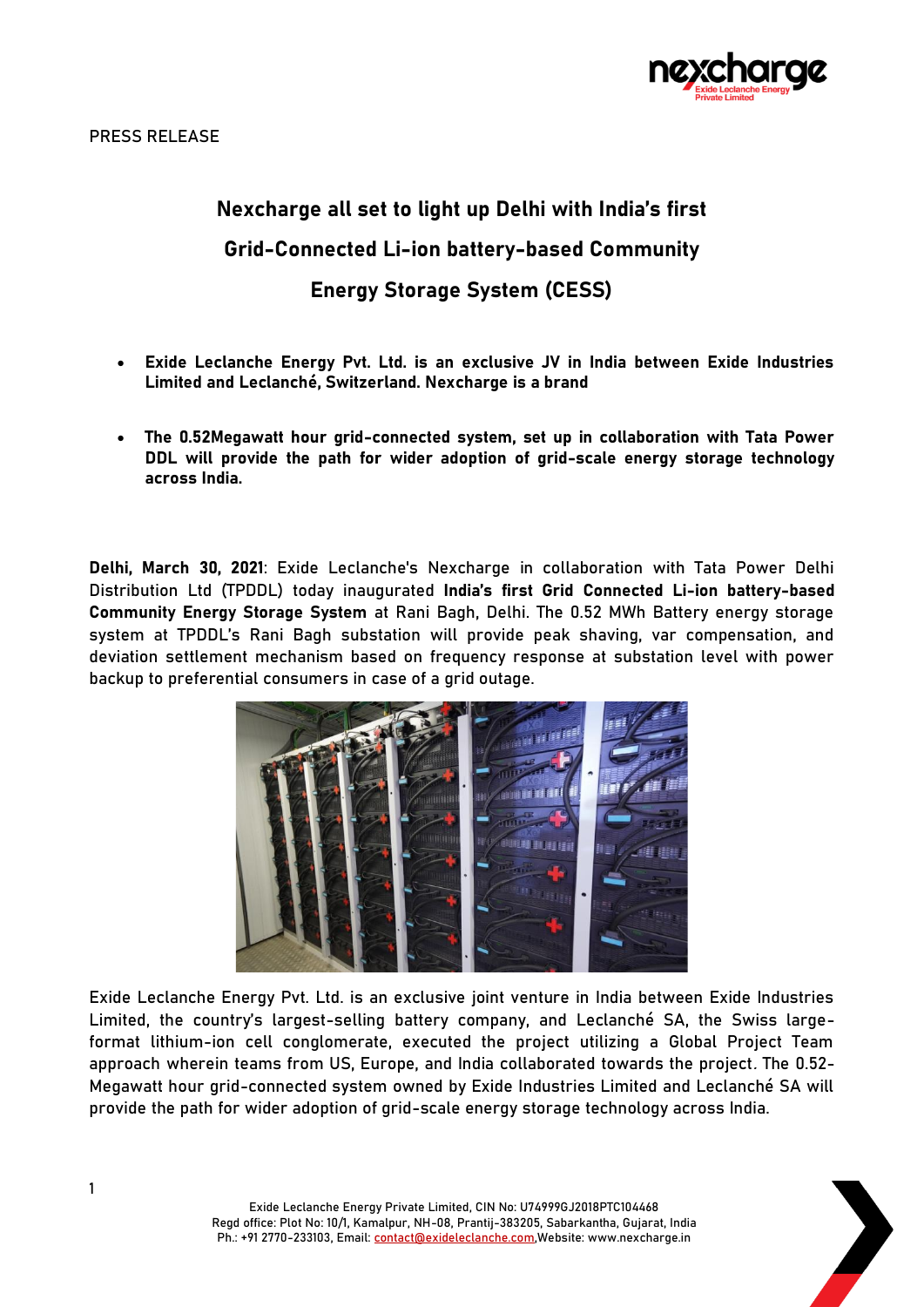

Speaking about the initiative, **Stefan Louis, Chief Executive Officer, and Chief Technology Officer Exide Leclanche Energy Pvt. Ltd** said, "Battery-based energy storage (BESS) provides the agility to better integrate intermittent solar and wind energy resources into India's electric grid and ensure high-quality power for consumers. A Community Energy Storage System like this will ensure consumers get to experience better levels of stability, reliability, quality, and control. Both customers and distributors will benefit from this service. We are very happy to partner with Tata Power DDL to set up this new 0.52 MWh grid-connected system which will pave a new path for wider adoption of grid-scale energy storage technology across India. It's another step towards all Indians accessing smart sources of energy."

The storage facility was inaugurated by **Shri Satyendar Kumar Jain Hon**. **Minister of Power, PWD, Health & FW, Industries and Gurudwara Elections, Govt. of NCT of Delhi** in the presence of **Stefan Louis, Chief Executive Officer, and Chief Technology Officer –Nexcharge and Ganesh Srinivasan-Chief Executive Officer - Tata Power Delhi Distribution Limited.** 



**Commenting on the launch, Mr. Ganesh Srinivasan, Chief Executive Officer - Tata Power Delhi Distribution Limited** said, "We are proud to associate with Nexcharge for setting up country's first Grid Connected Community Energy Storage Systems (CESS) at the community level. This will further strengthen our network and ensure reliable and quality power supply to our consumers at all times. Instead of building humungous infrastructure of transformers and electric equipment CESS can be used to meet peak demand while storing surplus power. I believe wider adoption of such 'CESS' will help in balancing the load curve of discoms and make them future ready."

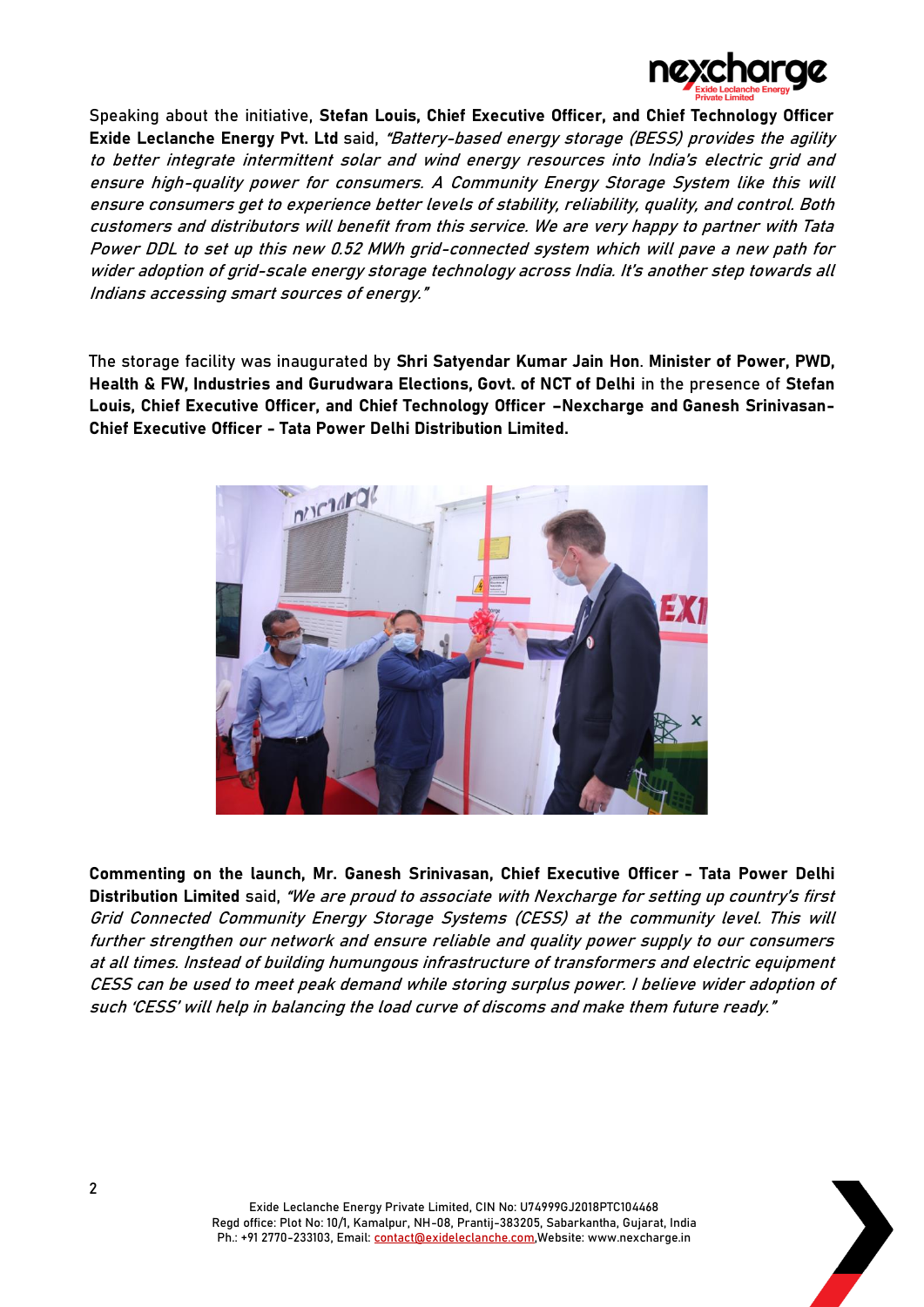

Talking about the multi-MNC joint venture to create Nexcharge, **Gautam Chatterjee, Chief Executive Officer, Exide Industries Limited** said, "We have long endeavored to develop alternate state-of-the-art technologies such as lithium-ion batteries and energy storage solutions as an important step in tackling the impact of climate change on the environment. Leclanché SA has proven to be an apt partner in this cause bringing superior technology, modules, and battery management systems, as well as immediate access to engineering resources to build marketready products and solutions."

**Anil Srivastava, Chief Executive Officer – Leclanché SA** further added, "It is a huge honor that Leclanché has been chosen by Exide Industries, India's largest battery manufacturer, to partner them in their quest to help India achieve its zero-emissions goals and reduce the country's dependence on fossil fuel. We look forward to delivering the best that Leclanché SA has to offer: superior cell technologies, IP and know how that combines high-quality German engineering and Swiss precision with deep experience in the design and implementation of battery storage solutions."

Battery storage systems are emerging as a potential solution for integrating solar and wind renewables in power systems across the globe. In light of the ongoing climate change crisis, renewable and sustainable sources of energy are the need of the hour, especially when India's commitment to the contribution has been touted at 175 GW by 2022.

## **About Nexcharge**

Exide Leclanche Energy Private Limited began its operations in 2018, as a Joint Venture (JV) between India's largest lead acid storage battery manufacturers, Exide Industries Limited (Exide) and one of the leading Lithium-ion (Li-on) battery manufacturers based in Switzerland, Leclanché SA (Leclanché). Nexcharge is a brand of Exide Leclanche Energy Private Limited with a vision to fasttrack the world's transformation towards sustainable energy solutions and aims to become the leading supplier of E-transport solutions that will power the electrification of transport in the form of efficient and reliable energy storage solutions. Nexcharge also aims to cater to the diverse segments of Industry & Utility markets with state-of-the-art products and end-to-end solutions made available through Li-ion batteries of different chemistry viz. NMC, LFP, LTO, etc. In order to fulfill its mission, Nexcharge has built India's largest factory equipped with fully automated assembly lines of li-ion battery packs, modules (Pouch/ Prismatic/ Cylindrical), and cell testing labs at Prantij, Sabarkantha, Gujarat. Nexcharge is also supported by a state-of-theart, in-house R&D facility in Bangalore. A well-resourced team of engineers works to design battery packs as per the customer's requirements and offers high-quality products at competitive prices.

## **About Tata Power Delhi Distribution Ltd (TPDDL)**

Tata Power Delhi Distribution is a leading power distribution company that distributes electricity to a populace of over seven million in North Delhi. The company has transformed the power distribution scene in the capital city with a record reduction in AT&C Losses and advanced technology adoption across verticals. It is a Public-Private Partnership, Joint Venture Company, between Tata Power, India's largest integrated power company, and the Government of National Capital Territory of Delhi.

For more information, please visit: [www.tatapower-ddl.com](http://www.tatapower-ddl.com/)